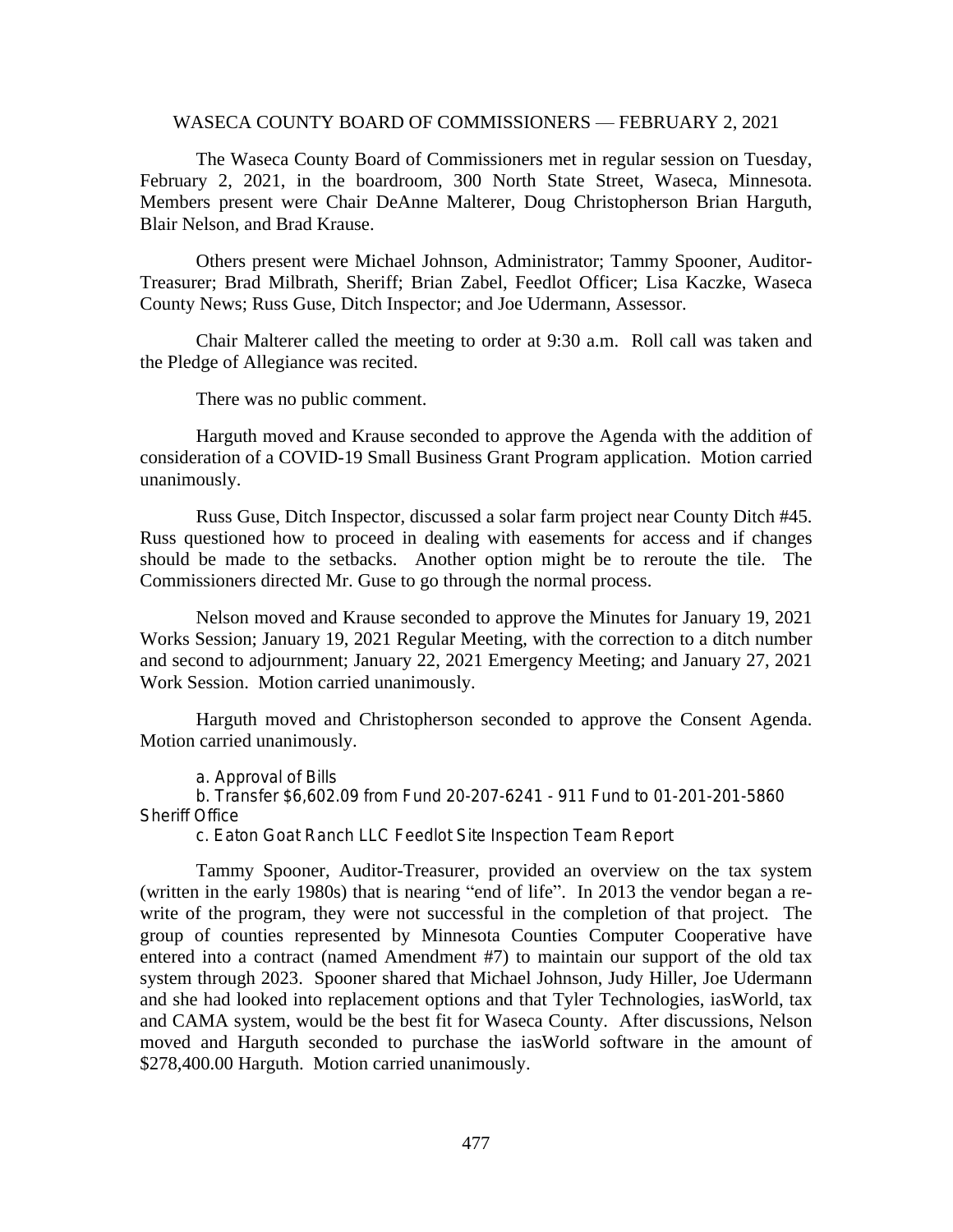Nelson moved and Christopherson seconded to approve Amendment #7 for continued maintenance of both the current tax and CAMA system with Avenu and authorize the Board Chair and Auditor-Treasurer to sign the agreement. Motion carried unanimously.

Michael Johnson presented a resolution for engineer services and an employment agreement for interim department head for Waseca County Highway Department with Alan Forsberg thru April 30, 2021 with the ability to extend. Services will be based on hourly fees as a part time employee without benefits. Pursuant to Statute 163.07. Nelson moved and Krause seconded to approve the agreement. Motion carried unanimously.

Christopherson moved and Krause seconded to adopt Resolution #2021-5 approving the appointment. Motion carried unanimously.

## **Resolution #2021-5 Appointment of Interim Department Head for County Engineer Services**

**WHEREAS,** the Waseca County Board of Commissioners have appointed Nathan Richman as County Engineer through May 30, 2021; and

**WHEREAS,** Nathan Richman cannot fulfill the capacity of County Engineer as communicated on January 12, 2021; and

**WHEREAS,** Minnesota Statute 163.07 requires that Minnesota Counties have a county highway engineer to have charge of the highway work and the forces employed thereon; and

**WHEREAS,** the Waseca County Board of Commissioners approved an employment agreement with Alan Forsberg as the interim department head of the Waseca County Highway Department; and

**WHEREAS,** Alan Forsberg is a registered highway engineer in the State of Minnesota pursuant to requirement in Minnesota Statute 163.07.

**NOW, THEREFORE, BE IT RESOLVED,** the Waseca County Board of Commissioners appoint Alan Forsberg as the interim Department Head of the County Highway Department to fulfill Engineer Services until April 30, 2021.

Michael Johnson, County Administrator, provided an administrative update on broadband, County Program Aid, online meetings, vaccinations and software.

Human Resources announcements were shared.

Michael Johnson presented a Small Business Grant application from Team Academy that was missed in October. There are adequate residual funds to cover the grant and he recommended payment of \$7,500.00 from Waseca County. Nelson moved and Harguth seconded to approve the payment of \$7,500.00 to Team Academy. Motion carried unanimously.

Ann Fitch, Waseca Area Chamber Executive Director, commented on the state program that many local restaurants and bars did not qualify for. Business owners are very appreciative of the assistance given by Waseca County and the City of Waseca,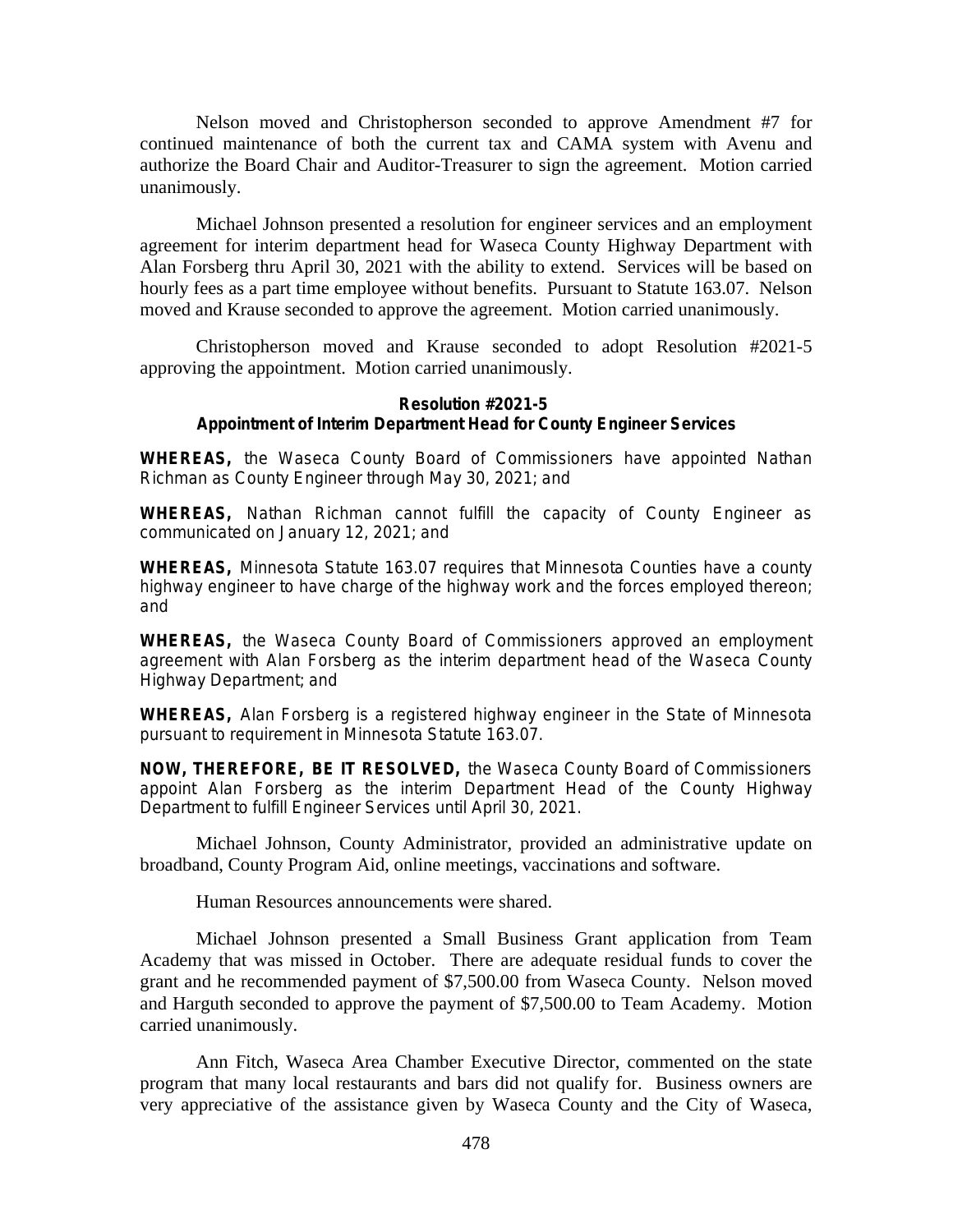which is administered by Ann Fitch. 38 businesses have taken advantage of the latest program.

Commissioner Nelson stated that due to the economic impact of COVID-19, he would like to look into suspending Public Health licensing fees again.

Commissioner Reports were shared.

Having no further county board business, Christopherson moved and Krause seconded the motion to adjourn the meeting. Motion carried unanimously and meeting adjourned at 11:25 a.m.

> DeAnne Malterer, Chairperson Waseca County Board of Commissioners

\_\_\_\_\_\_\_\_\_\_\_\_\_\_\_\_\_\_\_\_\_\_\_\_\_\_\_\_\_\_\_\_

ATTEST:

\_\_\_\_\_\_\_\_\_\_\_\_\_\_\_\_\_\_\_\_\_\_\_\_\_\_\_\_\_ Tamara J. Spooner, Clerk Waseca County Auditor/Treasurer

The following bills were audited and allowed:

| A.H. HERMEL COMPANY                      | 274.19    |
|------------------------------------------|-----------|
| AMERICAN LEGAL PUBLISHING                | 450.00    |
| ANCOM COMMUNICATIONS INC                 | 616.50    |
| APG MEDIA OF SOUTHERN MN LLC             | 630.03    |
| ARNOLD'S SUPPLY AND KLEENIT CO           | 230.04    |
| <b>ASSOC OF MN COUNTIES</b>              | 2,541.00  |
| ASSOC OF MN COUNTIES ST. PAUL            | 17,920.00 |
| <b>BLUE EARTH CO</b>                     | 24,328.00 |
| <b>BLUE EARTH CO COURT ADMINISTRATOR</b> | 10,897.92 |
| <b>BOB BARKER COMPANY INC</b>            | 216.80    |
| <b>BOMGAARS SUPPLY</b>                   | 1,017.94  |
| <b>COLE PAPERS INC</b>                   | 2,338.62  |
| CONSOLIDATED COMMUNICATIONS OF MN CO     | 78.04     |
| <b>CPS TECHNOLOGY SOLUTIONS INC</b>      | 98.00     |
| <b>CURT KEYES</b>                        | 75.00     |
| <b>GINGER P DESIGNS</b>                  | 90.00     |
| <b>GS DIRECT INC</b>                     | 219.57    |
| <b>H&amp;H EXCAVATING INC</b>            | 3,445.00  |
| <b>H&amp;L MESABI INC</b>                | 20,186.92 |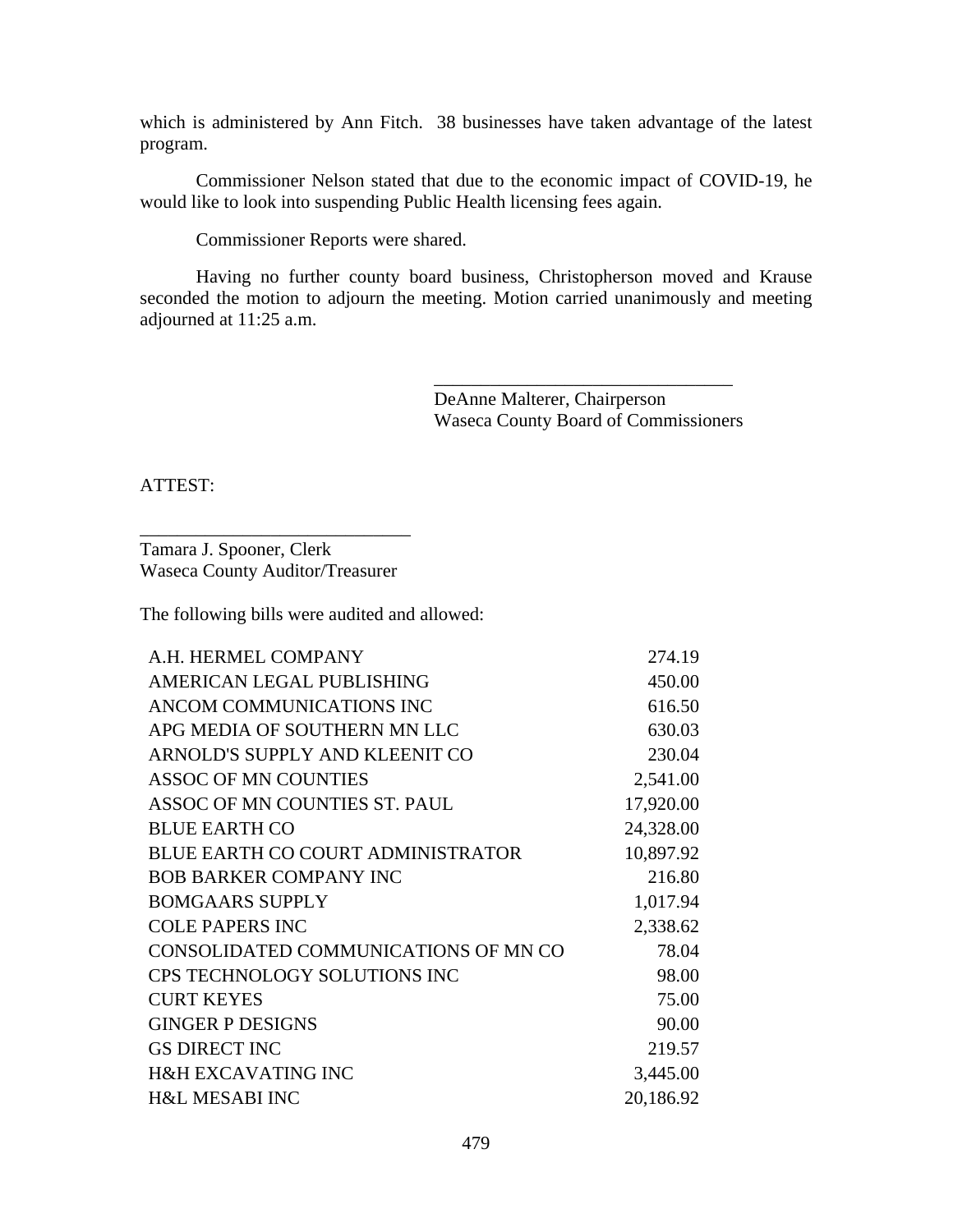| <b>HOUSTON ENGINEERING INC</b>            | 5,344.25  |
|-------------------------------------------|-----------|
| <b>INNOVATIVE OFFICE SOLUTIONS LLC</b>    | 410.74    |
| <b>INTERNET CONNECTIONS</b>               | 100.00    |
| <b>J SCOTT BRADEN LAW OFFICE</b>          | 1,940.00  |
| <b>JAGUAR COMMUNICATIONS</b>              | 250.00    |
| <b>JOHN DEERE FINANCIAL</b>               | 2,957.82  |
| <b>JONES HAUGH &amp; SMITH</b>            | 12,042.80 |
| LITTLE FALLS MACHINE INC                  | 103.71    |
| <b>MACAI ATTN: GREG HENSEL</b>            | 85.00     |
| MADDEN, GALANTER, HANSEN LLP              | 1,647.30  |
| MANTHE GARAGE DOORS LLC                   | 281.50    |
| <b>MARCO BUSINESS PRODUCTS INC</b>        | 2,332.00  |
| <b>MARK MUELLERLIELE</b>                  | 110.00    |
| <b>MEHA-ST CLOUD</b>                      | 40.00     |
| <b>MJB HANSEN FAMILY LP</b>               | 1,219.78  |
| MN COUNTIES COMPUTER COOP                 | 74,484.00 |
| MN COUNTIES HUMAN RES MGMT ASSOC          | 125.00    |
| MN COUNTIES INTERGOVERNMENTAL TRUST       | 2,500.00  |
| MN COUNTY ATTORNEY ASSOC                  | 200.00    |
| MN DEPT OF CORRECTIONS STS                | 18,134.32 |
| <b>MN.IT SERVICES</b>                     | 1,300.00  |
| MONROE TOWMASTER LLC                      | 144.70    |
| <b>M-R SIGN COMPANY INC</b>               | 322.10    |
| <b>NAPA AUTO PARTS MPEC</b>               | 66.48     |
| NATIONAL WIC ASSOCIATION                  | 50.00     |
| NORTHLAND FARM SYSTEMS                    | 19.45     |
| <b>RECOVERY TREK LLC</b>                  | 325.00    |
| REGENTS OF UNIVERSITY OF MN               | 18,813.99 |
| RIVER BEND BUSINESS PRODUCTS              | 244.61    |
| RIVER VALLEY FORENSIC SERVICES PA         | 250.00    |
| <b>ROBERT DASCHNER DR</b>                 | 85.00     |
| <b>RS EDEN</b>                            | 82.15     |
| RUPP ANDERSON SQUIRES & WALDSPURGER PA    | 2,320.00  |
| <b>SAM'S CENTURY FARM LLC</b>             | 1,000.00  |
| <b>SMITH TOLLEFSON RAHRICK &amp; CASS</b> | 2,730.00  |
| <b>SOCIETY FOR HUMAN RES MGMT</b>         | 219.00    |
| <b>SPORTSMAN STOP</b>                     | 26.39     |
| STONEBROOKE ENGINEERING INC               | 2,660.03  |
| <b>THOMAS A COWDIN</b>                    | 400.00    |
| TRIMIN SYSTEMS INC                        | 42,901.35 |
| TYLER TECHNOLOGIES, INC                   | 640.00    |